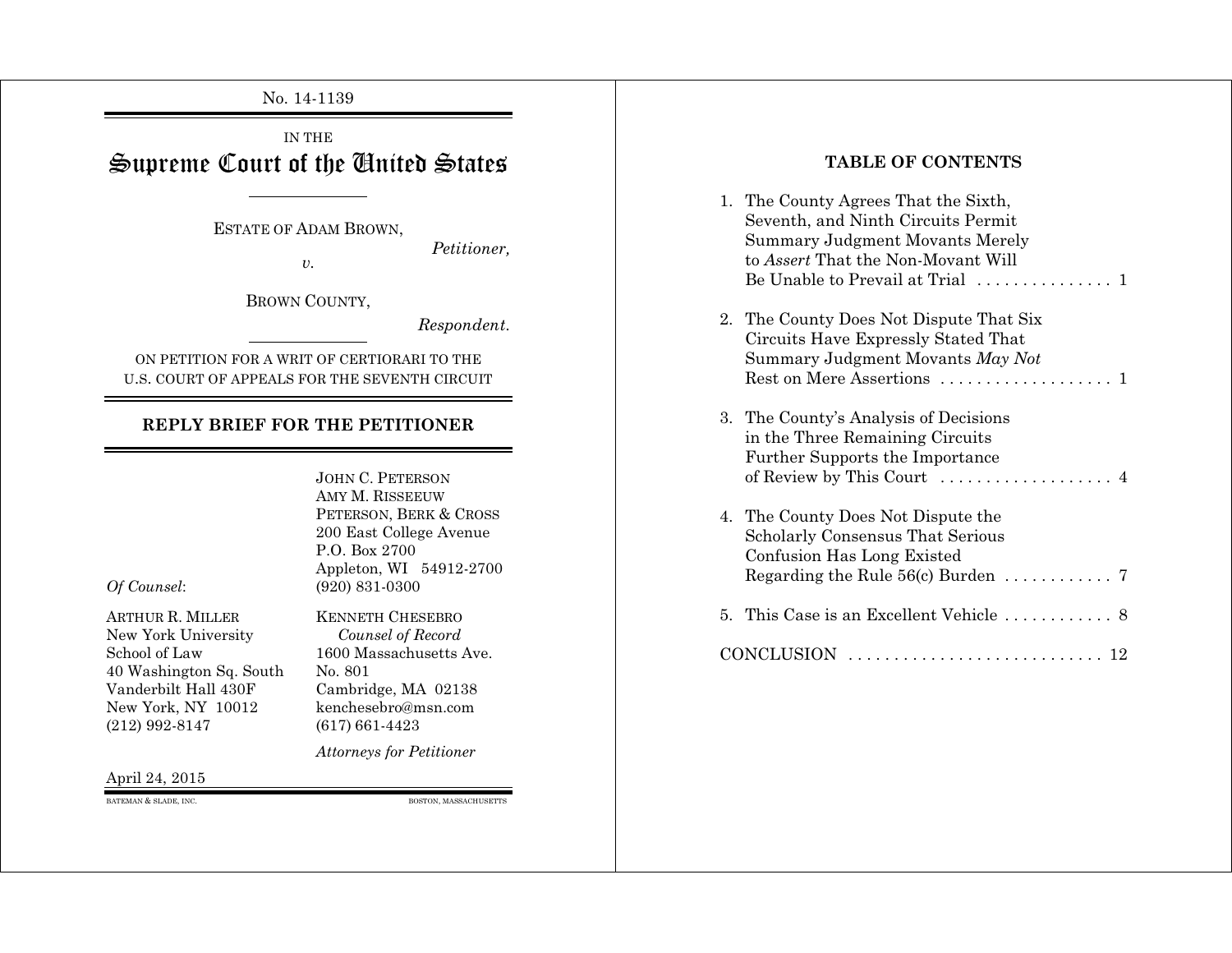# ii

# **TABLE OF AUTHORITIES**

# *CASES***:** *PAGE***:**

| Allen v. Board of Public Educ. for Bibb County,                       |
|-----------------------------------------------------------------------|
| 495 F.3d 1306 (11th Cir. 2007)  4                                     |
| Carmichael v. Village of Palantine,                                   |
|                                                                       |
| Celotex Corp. v. Catrett, 477 U.S. 317 (1986) . 1-3, 5-7              |
| Clark v. Coats & Clark, Inc.,                                         |
| $929$ F.2d 604 (11th Cir. 1991)  3-4                                  |
| Cray Communications, Inc. v. Novatel Computer                         |
| Systems, Inc., 33 F.3d 390 (4th Cir. 1994) 5-6                        |
| George v. Morris, 736 F.3d 829 (9th Cir. 2013)  8                     |
| <i>In re Schifano</i> , 378 F.3d 60 (1st Cir. 2004) $\ldots \ldots$ 2 |
| Meterlogic, Inc. v. KLT, Inc., 368 F.3d 1017                          |
|                                                                       |
| Monell v. Department of Social Services                               |
| of the City of New York, 436 U.S. 658 (1978). 10                      |
| <i>Morris v. Noe</i> , 672 F.3d 1185 (10th Cir. 2012)  8              |
|                                                                       |
| Parker v. Sony Pictures Entertainment, Inc.,                          |
| $260$ F.3d 100 (2d Cir. 2001) 3                                       |
| Pourmehdi v. Northwest Nat. Bank,                                     |
| 849 F.2d 1145 (8th Cir. 1988) (per curiam) 6                          |
| Russ v. International Paper Co.,                                      |
| 943 F.2d 589 (5th Cir. 1991) (per curiam)  3                          |
| Singletary v. Pennsylvania Dept. of Corrections,                      |
| $266$ F.3d 186 (3d Cir. 2001) 5                                       |
| Terebesi v. Torreso, 764 F.3d 217 (2d Cir. 2014)  8                   |
| Younes v. Pellerito, 739 F.3d 885 (6th Cir. 2014) 8                   |
|                                                                       |

| <b>RULE:</b><br>PAGE:                                                                                                                                                                                                                               |
|-----------------------------------------------------------------------------------------------------------------------------------------------------------------------------------------------------------------------------------------------------|
|                                                                                                                                                                                                                                                     |
| <b>BOOK AND ARTICLES:</b>                                                                                                                                                                                                                           |
| James V. Chin, Case Comment, Clark v. Coats<br>& Clark, Inc.: The Eleventh Circuit Clarifies<br>the Initial Burden in a Motion for Summary<br>Judgment, 26 Ga. L. Rev. 1009 (1992)  4                                                               |
| Martin B. Louis, <i>Intercepting and Discouraging</i><br>Doubtful Litigation: A Golden Anniversary View<br>of Pleading, Summary Judgment, and Rule 11<br>Sanctions Under the Federal Rules of Civil<br>Procedure, 67 N.C. L. Rev. 1023 (1989) 10-11 |
| Arthur R. Miller, The Pretrial Rush to Judgment:<br>Are the "Litigation Explosion," "Liability Crisis,"<br>and Efficiency Clichés Eroding Our Day in<br>Court and Jury Trial Commitments?,<br>78 N.Y.U. L. Rev. 982 (2003) 4                        |
| 11 Moore's Federal Practice (Daniel R. Coquillette,<br>et al., eds., 3d ed. 2014) $\ldots \ldots \ldots \ldots \ldots \ldots$                                                                                                                       |
| William W Schwarzer & Alan Hirsch,<br>Summary Judgment After Eastman                                                                                                                                                                                |
| Adam N. Steinman, The Irrepressible Myth of<br>Celotex: Reconsidering Summary Judgment<br>Burdens Twenty Years After the Trilogy,<br>63 Wash. & Lee L. Rev. 81 (2006)  3-4, 7                                                                       |

iii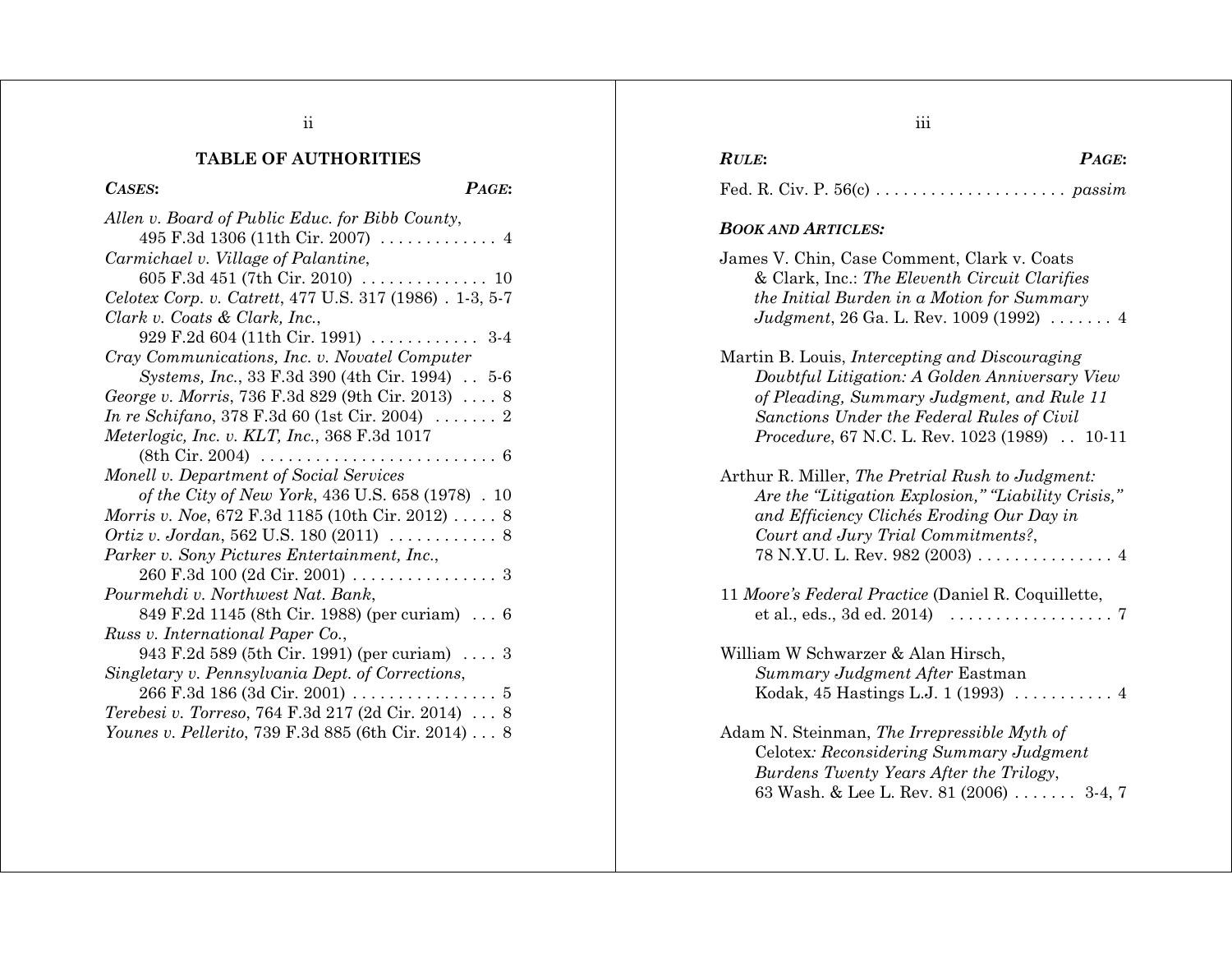### **REPLY BRIEF FOR THE PETITIONER**

Most of the petition has been left unrebutted by the County. This reply first presents four points demonstrating that a palpable and important circuit conflict exists regarding the Rule 56(c) burden. It concludes with a showing that this case is an excellent vehicle for resolving the circuit conflict.

**1. The County Agrees That the Sixth, Seventh, and Ninth Circuits Permit Summary Judgment Movants Merely to** *Assert* **That the Non-Movant Will Be Unable to Prevail at Trial**

The County concedes the petition's analysis of what the County calls the "prevailing law," Opp. 12, of the Sixth, Seventh, and Ninth Circuits, which relieves some summary judgment movants (those who would not have the ultimate burden of proof at trial) of any Rule 56(c) burden to make a record-based showing. Pet. 18-20. The County does not dispute that this approach to *Celotex Corp. v. Catrett*, 477 U.S. 317 (1986), has been sharply criticized by several circuits. Pet. 20-21.

## **2. The County Does Not Dispute That Six Circuits Have Expressly Stated That Summary Judgment Movants** *May Not* **Rest on Mere Assertions**

The law of the Sixth, Seventh, and Ninth Circuits plainly conflicts with the law of the other nine regional circuits regarding what burden Rule 56(c) imposes on summary judgment movants. These nine circuits rule in accord with the analysis of Justice White in his *Celotex* concurrence, that "[i]t is not enough to move for summary judgment without supporting the motion in any way or with a conclusory assertion that the plaintiff has no evidence to prove his case." 477 U.S. at 328 (White, J., concurring). In these circuits even a summary judgment movant who would not have the trial proof burden must make *some* record-based showing that there is no genuine dispute as to some material fact before any burden of response shifts to the nonmoving party. Pet. 15-18.

As to *six* of the nine circuits (the First, Second, Fifth, Tenth, Eleventh, and D.C. Circuits), the County puts up no real fight. It does not — because it cannot dispute that these circuits have expressly stated that a summary judgment movant may not rest on conclusory assertions.

The County's capitulation on this point is complete regarding the Fifth, Tenth, and D.C. Circuits. No case from these circuits is even cited in the opposition. The County only cites cases from the First, Second, and Eleventh Circuits. Opp. 13-15. But its opposition does nothing but complain that we have supplied merely "string citations," supposedly evidencing "rote, blackletter law . . . , having no bearing whatsoever on any matured circuit split or any issue relevant to the movant's burden." Opp. 13-14. The County is not correct.

**First Circuit**. Ignoring two other First Circuit decisions cited in Pet. 15-16, the County discusses only *In re Schifano*, 378 F.3d 60 (1st Cir. 2004), which it says "conduct[ed] no analysis of the moving party's initial burden" and focused only on "the non-moving party's showing in response . . . ." Opp. 14. At issue in *Schifano* was whether the personal debts of a construction contractor should be discharged by his Chapter 7 bankruptcy proceeding. His creditors claimed he had made fraudulent transfers in the year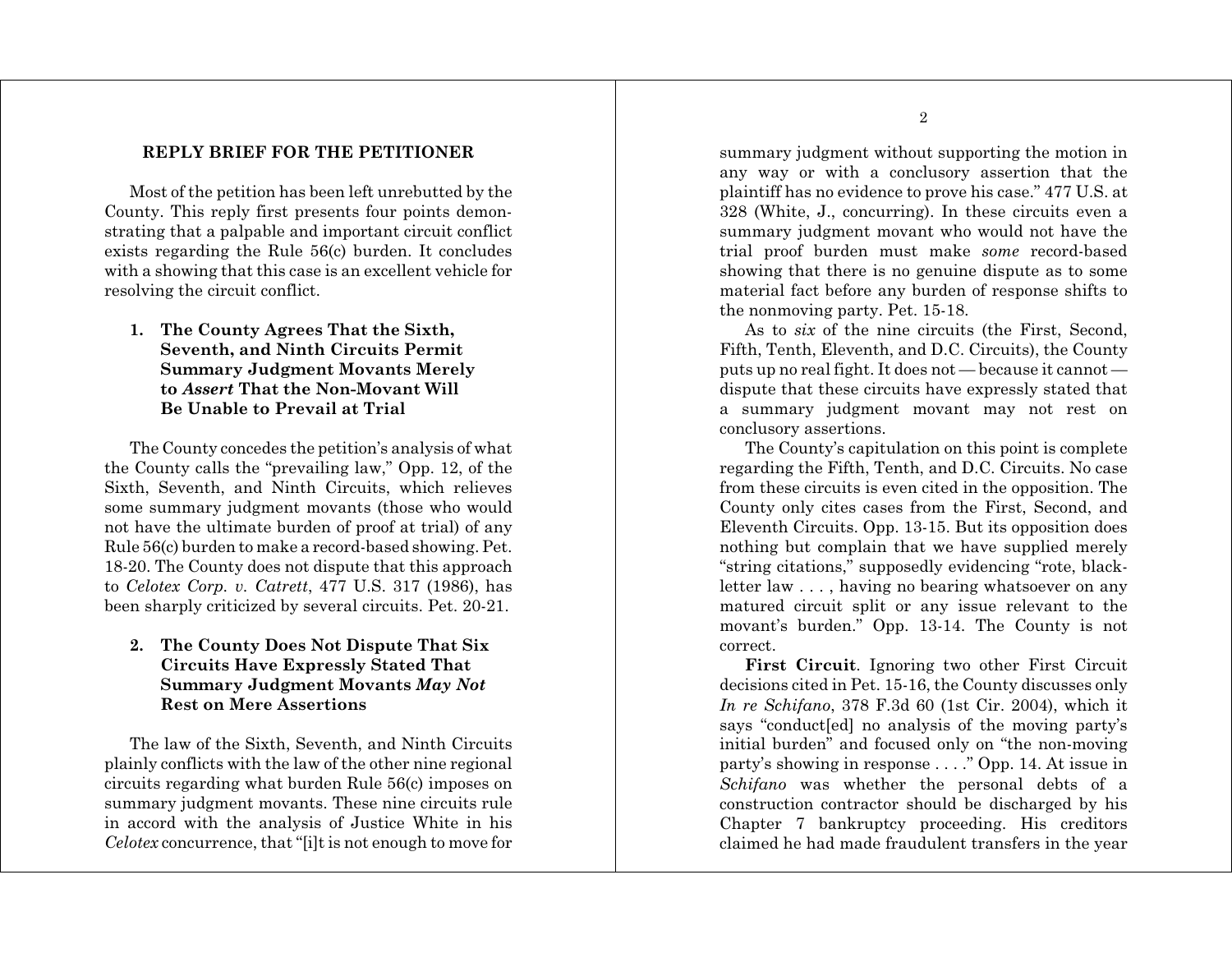before filing for bankruptcy. He successfully moved for summary judgment, winning the discharge. On appeal the First Circuit held that he met his Rule 56(c) burden by making a record-based demonstration that "there is a complete lack of evidence showing any transfer of assets" and that "there is no evidence showing that any transfers or concealment occurred in the year prior to the bankruptcy filing." 378 F.3d at 67.

**Second Circuit**. The County conveniently ignores both Second Circuit decisions cited in the petition. Pet. 16. It only refers to *Parker v. Sony Pictures Entertainment, Inc.*, 260 F.3d 100, 111 (2d Cir. 2001), for the proposition that to meet its Rule 56(c) burden, under *Celotex* a defendant need not prove a negative. Opp. 14-15. That aspect of *Celotex* is not at issue in this case. Pet. 12 (noting that in *Celotex* "'[t]he Court made clear that moving for summary judgment, a litigant need not submit 'affidavits or other similar materials *negating* the opponent's claim'") (quoting 577 U.S. at 323).

**Eleventh Circuit**. Likewise the County ignores the decision of the Eleventh Circuit in *Clark v. Coats & Clark, Inc.*, 929 F.2d 604, 608 (11th Cir. 1991) (cited in Pet. 18), which has been cited by other circuits and by scholars for its pioneering analysis of the Rule 56(c) burden (the Eleventh Circuit having taken, in *Clark*, perhaps the strongest position of *any* circuit against the view that *Celotex* permits summary judgment movants to rest on mere assertions).**<sup>1</sup>** The more recent Eleventh Circuit case cited by the County is consistent with *Clark*. **2**

# **3. The County's Analysis of Decisions in the Three Remaining Circuits Further Supports the Importance of Review by This Court**

As to the remaining circuits — the Third, Fourth, and Eighth Circuits — the County's analysis further bolsters the justification for granting certiorari. The County does not dispute the petition's showing that at least *some* decisions of these circuits (the petition cites

**<sup>2</sup>** The County contends that *Allen v. Board of Public Educ. for Bibb County*, 495 F.3d 1306 (11th Cir. 2007) (cited in Pet. 18), never analyzed whether defendant met its Rule 56(c) burden, but instead jumped "immediately" to "the sufficiency of the" plaintiff's summary judgment response. Opp. 14. The County overlooks *Allen*'s holding that the defendant actually met its Rule 56(c) burden. 495 F.3d at 1319 ("[I]t was the Board's burden to support the motion by reference to materials on file . . . . To that end, it referred the trial court to portions of some of Plaintiffs' depositions" which "supported the Board's argument . . . .").

**<sup>1</sup>** For example, the Fifth Circuit has lauded the Eleventh Circuit's "thorough opinion" in *Clark* explicating "a common misinterpretation of Supreme Court decisions" regarding the Rule 56(c) burden. *Russ v. International Paper Co.*, 943 F.2d 589, 591 (5th Cir. 1991) (per curiam). Scholarship noting *Clark*'s importance includes Adam N. Steinman, *The Irrepressible Myth of* Celotex*: Reconsidering Summary Judgment Burdens Twenty Years After*

*the Trilogy*, 63 Wash. & Lee L. Rev. 81, 118-19 (2006) (criticizing *Clark* as imposing too heavy a burden); William W Schwarzer & Alan Hirsch, *Summary Judgment After* Eastman Kodak, 45 Hastings L.J. 1, 10-13 (1993) (same); Arthur R. Miller, *The Pretrial Rush to Judgment: Are the "Litigation Explosion," "Liability Crisis," and Efficiency Clichés Eroding Our Day in Court and Jury Trial Commitments?*, 78 N.Y.U. L. Rev. 982, 1051 n.365 (2003) ("The Eleventh Circuit, in particular, has taken a negative view of *Celotex*.") (citing *Clark*); and James V. Chin, Case Comment, Clark v. Coats & Clark, Inc.: *The Eleventh Circuit Clarifies the Initial Burden in a Motion for Summary Judgment*, 26 Ga. L. Rev. 1009, 1023 (1992) ("The Eleventh Circuit has taken a positive step toward explaining the commonly misunderstood and misapplied holding of *Celotex*.").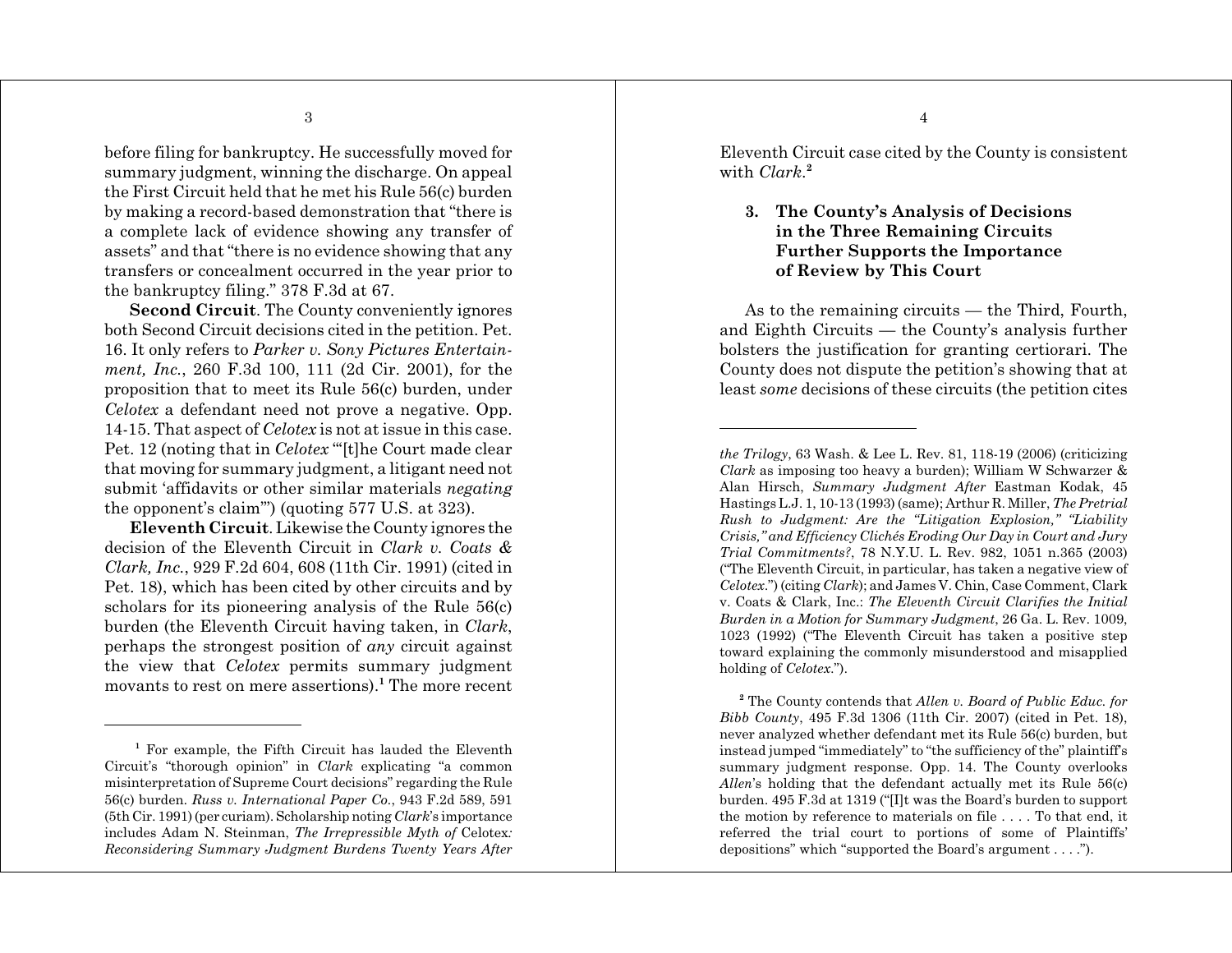seven), are in conflict with the law of the Sixth, Seventh, and Ninth Circuits. Pet. 16-17. The County merely argues that *other* decisions of the Third, Fourth, and Eighth Circuits follow the approach of the Sixth, Seventh, and Ninth Circuits, by allowing summary judgment movants to rest on mere assertions (it cites one decision from each circuit).

If this argument were correct, it would hardly diminish the need for this Court to grant review to resolve the meaning of Rule 56(c). Any showing by the County that some circuits are internally inconsistent sometimes allowing summary judgment movants to rest on mere assertions, and sometimes not — would simply serve to further confirm what civil procedure scholars have long lamented: that confusion reigns in the lower federal courts regarding the proper construction of Rule 56(c), due to fundamental ambiguities in this Court's *Celotex* decision. Pet. 3-4 n.2; see also p. 7, *infra*.

But it is far from clear that the County is correct in its assertion that the Third, Fourth, and Eighth Circuit decisions it cites are consistent with the law of the Sixth, Seventh, and Ninth Circuits.

**Third Circuit**. The County argues that in *Singletary v. Pennsylvania Dept. of Corrections*, 266 F.3d 186, 192 n.2 (3d Cir. 2001), the court held that in moving for summary judgment, the governmental defendants had no "burden of showing a lack of a genuine issue" regarding the claim that a prisoner's suicide was the result of deliberate indifference by a particular prison official (Mazurkiewicz). Opp. 12. But in *Singletary* the Third Circuit stated that "the initial burden is on the summary judgment movant to show the absence of a genuine issue of material fact," and it apparently found that the defendants had met their Rule 56(c) burden by pointing out "that the record is lacking any evidence to support that claim," because the plaintiff's "only evidence" was an expert report that did not "address what Mazurkiewicz knew or must have known . . . ." 266 F.2d at 192 n.2.

**Fourth Circuit**. The County cites *Cray Communications, Inc. v. Novatel Computer Systems, Inc.*, 33 F.3d 390, 394-95 (4th Cir. 1994), which it correctly describes as noting that under *Celotex*, a summary judgment movant need not prove a negative. Opp. 12- 13. We agree that *Celotex* settled this specific point. Pet. 12. But nothing in *Cray* suggests that the Fourth Circuit permits movants to rest on mere assertions.

**Eighth Circuit**. Finally, ignoring the two decisions cited on page 17 of the petition in which the Eighth Circuit reversed grants of summary judgment due to defendants' failure to make a record-based Rule 56(c) showing, the County insists that "the Eighth Circuit has recognized that a movant without the burden of proof at trial need only *assert* a lack of evidence in support of the non-movant's claims in order to prevail on summary judgment." Opp. 13 (emphasis added). That is simply not true. In both cases cited, the defendant pointed to record materials showing the plaintiff could not meet its trial proof burden. In *Meterlogic, Inc. v. KLT, Inc.*, 368 F.3d 1017 (8th Cir. 2004), the defendant was able to "point to the absence of any evidence" on damages, *id*. at 1018, because the testimony of plaintiff's sole damages expert had been ruled inadmissible. *Id*. at 1019.

*Pourmehdi v. Northwest Nat. Bank*, 849 F.2d 1145 (8th Cir. 1988) (per curiam), in which the plaintiff sued a bank for malicious prosecution, is a somewhat less clear decision (spanning only six paragraphs). But apparently the court found the Rule 56(c) burden was met because the bank "pointed out to the trial court that there was no genuine issue as to the absence of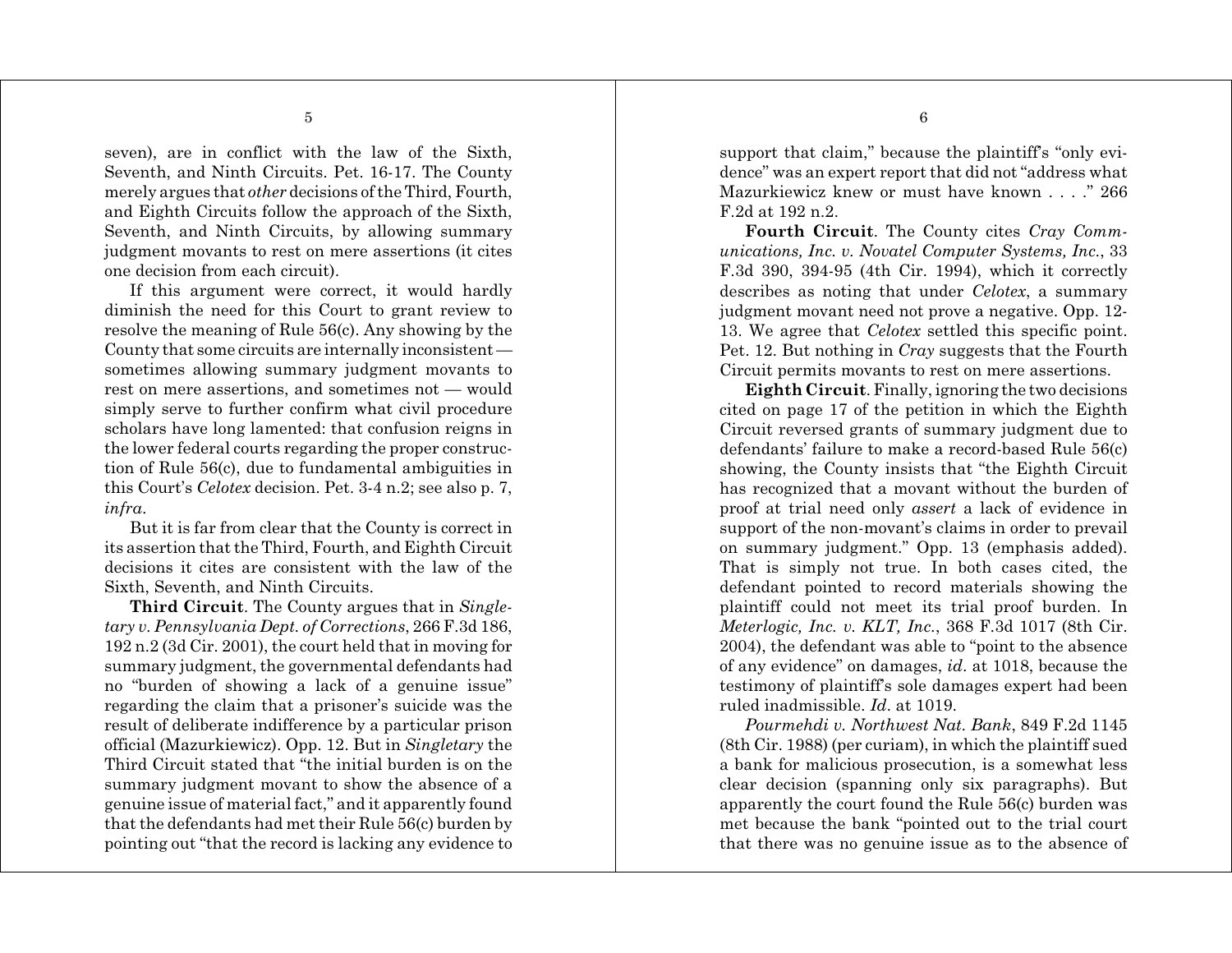probable cause," given that the bank "had done no more than inform the prosecutor of the facts relating to a supposed crime," which "it had a legal right to do." *Id*. at 1146.

In ruling on the petition, this Court need not delve into the precise details of Third, Fourth, and Eighth Circuit law. The need for this Court to resolve the obvious confusion in the lower courts regarding Rule 56(c) is clear regardless of whether these circuits *always* apply a construction of Rule 56(c) that is in conflict with that of the Sixth, Seventh, and Ninth Circuits or, exhibiting internal inconsistency, only *sometimes* do so.

# **4. The County Does Not Dispute the Scholarly Consensus That Serious Confusion Has Long Existed Regarding the Rule 56(c) Burden**

As Professor Steinman has summarized, this Court's *Celotex* decision presents "significant ambiguities" which have led many courts and commentators to read it "as placing essentially no burden at all on a defendant seeking summary judgment." Adam N. Steinman, *The Irrepressible Myth of Celotex: Reconsidering Summary Judgment Burdens Twenty Years After the Trilogy*, 63 Wash. & Lee L. Rev. 81, 104, 109 (2006). Some scholars (such as Professor Redish) endorse this reading of *Celotex* and criticize courts that refuse to follow it, while others take the opposite view (such as Dean Friedenthal and the editors of *Moore's Federal Practice*). Pet. 3-4 n.2. The scholarly consensus that there is significant confusion and conflict in the lower courts concerning the Rule 56(c) burden is undeniable, and the County has made no effort to deny it.

8

### **5. This Case is an Excellent Vehicle**

Despite the County's protestations, Opp. 8-10, this case is clearly an excellent vehicle for resolving the conflict and confusion dating back to *Celotex* concerning what initial burden Rule 56(c) imposes on a moving party that seeks summary judgment on the ground that the non-moving party cannot prove its case. A grant of certiorari is especially warranted in this case given that the Rule 56(c) issue almost always evades review by this Court.

Despite the importance of Rule 56(c) and the conflict in the circuits concerning its proper construction, the opportunities available to this Court to review this issue are inherently rare. Consider defendants who litigate in a circuit that applies the majority rule, interpreting Rule 56(c) to require a record-based showing on every motion. Even if that rule is incorrect, defendants burdened by it (who fall short of the required showing) will never be able to seek review in this Court. They cannot seek review *before* trial due to the final-judgment rule.**<sup>3</sup>** And they cannot seek review *after* trial because a party may not "appeal an order denying summary judgment after a full trial on the merits," as this Court held in *Ortiz v. Jordan*, 562 U.S. 180, 183-84 (2011).

**<sup>3</sup>** Even public officials who enjoy a right not to be burdened by constitutional tort litigation if they can establish qualified immunity, and hence are granted the right of interlocutory appeal from a denial of summary judgment on their qualified-immunity defense, face a general rule that matters concerning sufficiency of the evidence may be reviewed only after final judgment. *E.g.*, *Ortiz v. Jordan*, 562 U.S. 180, 188 (2011); *Terebesi v. Torreso*, 764 F.3d 217, 229 (2d Cir. 2014); *Younes v. Pellerito*, 739 F.3d 885, 888-90 (6th Cir. 2014); *George v. Morris*, 736 F.3d 829, 834-36 (9th Cir. 2013); *Morris v. Noe*, 672 F.3d 1185, 1188-89 (10th Cir. 2012).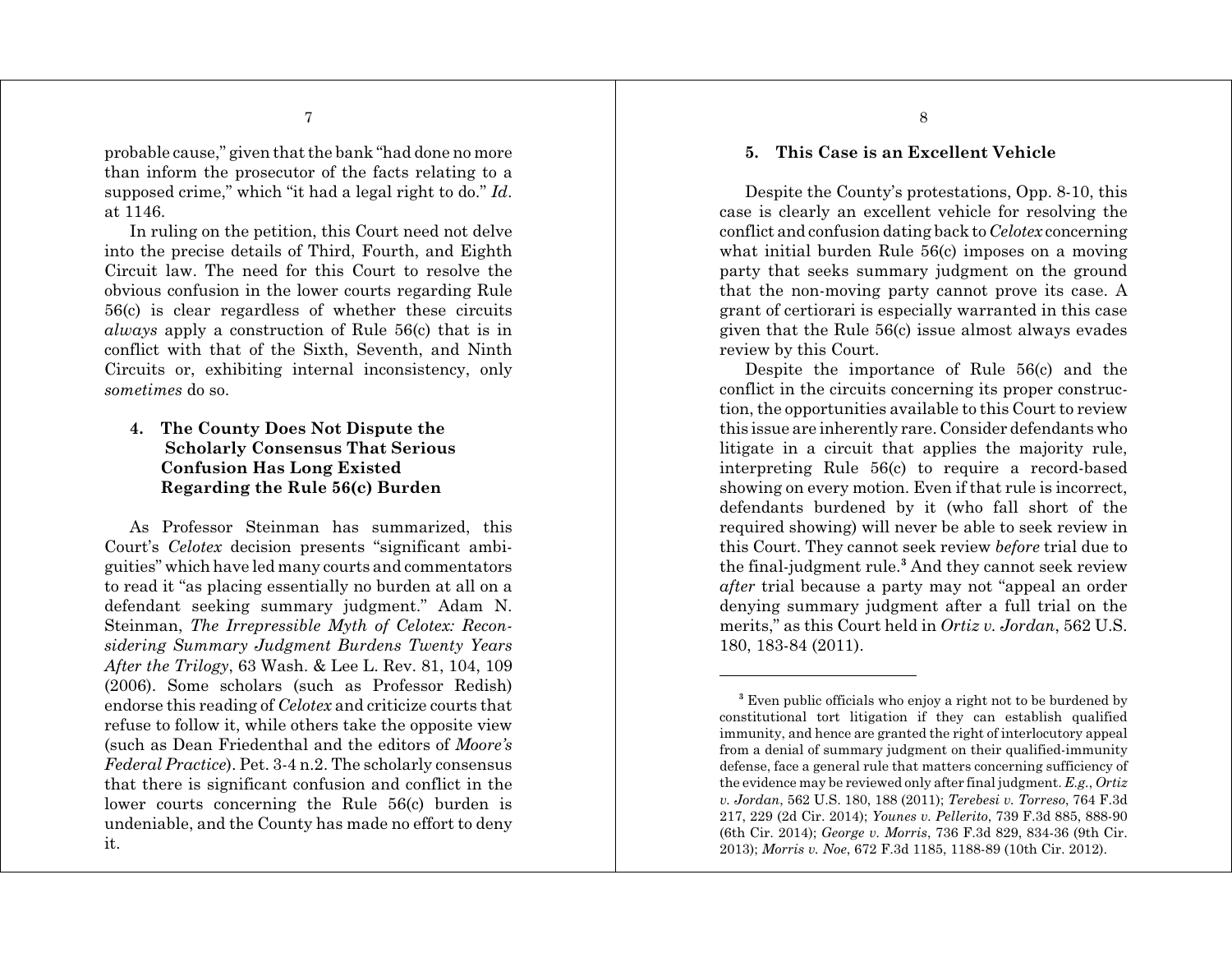Now consider plaintiffs who litigate in the Sixth, Seventh, or Ninth Circuits, which apply the minority rule permitting defendants to satisfy Rule 56(c) through mere assertions. Even if this rule is incorrect and unfairly burdens plaintiffs as well as the judicial system with wasteful motion practice, *see* Pet. 21-22, those plaintiffs will rarely end up seeking review in this Court. To minimize the risk of losing at the summary judgment stage, they will not rest on the argument that the defendant has not met its Rule 56(c) burden. Rather, despite the unfair imposition involved, they will painstakingly assemble their case in admissible form. If their evidence is sufficient to proceed with their case, summary judgment will be denied, and the Rule 56(c) issue will become moot. If their evidence is insufficient, they will have no practical incentive to seek review in this Court (as they will lose in the end, anyway), so the issue will again evade review.

Thus, the Rule 56(c) issue will be reviewable only in a case: (1) from the Sixth, Seventh, or Ninth Circuits (which follow the minority rule); (2) in which the defendant sought summary judgment by resting on mere assertions; and (3) in which the plaintiff has evidence sufficient to prove its case (and thus an incentive to appeal), but did not assemble that evidence in admissible form in response to the summary judgment motion.

This is precisely such a case. The County concedes point one: that the Seventh Circuit allows Rule 56(c) to be met based on mere assertions. Opp. 12. The County also concedes point three: that the Estate did not assemble its evidence in admissible form, so that this case's outcome now hinges on the meaning of Rule 56(c).**<sup>4</sup>** So this Court need examine only point two: whether the County sought summary judgment based on mere assertions, in a manner other circuits would not permit.

The answer is clearly yes. In its Seventh Circuit briefing, the County did not dispute that its memorandum in support of summary judgment *did not even mention* the Estate's unreasonable-search claim. Pet. 6 & n.6. The County now suggests it *did* mention that claim, quoting two pages of its memorandum. Opp. 8 (quoting 7th Cir. App. 92, 94). But these passages only appear in a section entitled: "VI. THE ESTATE CANNOT ESTABLISH AN OFFICIAL CAPACITY CLAIM." 7th Cir. App. 92-95. No mention of the Estate's search claim against the County was made in the sections of the County's memorandum analyzing Fourth Amendment issues (which discussed only the seizure claim against County deputies). *Id*. at 85-89. Even as to the *Monell* claim, the County merely *asserted* that the Estate could not prove the existence of an official policy that caused Adam Brown's death; no record material was referenced. *Id*. at 92-95. Ample

**<sup>4</sup>** As part of its argument that this case is "a less-than-ideal vehicle," Opp. 8, the County faults the Estate for not putting a key expert report in admissible form. Opp. 9 (This is the same expert report the County never even *mentioned* in its summary judgment papers. Pet. 6). But, as the County does not dispute, whether a summary judgment response contains admissible evidence is irrelevant unless the movant first meets its Rule 56(c) burden. Pet. 11-12. When the Estate filed its summary judgment response in 2012, governing Seventh Circuit precedent indicated that a plaintiff need not respond to a summary judgment motion resting on mere assertions, *e.g.*, *Carmichael v. Village of Palantine, Ill.*, 605 F.3d 451, 460 (7th Cir. 2010), which helps explain why this is the rare case in which a plaintiff with a viable substantive claim *did not* assemble the evidence in admissible form, thereby acquiring standing to present the Rule 56(c) issue.